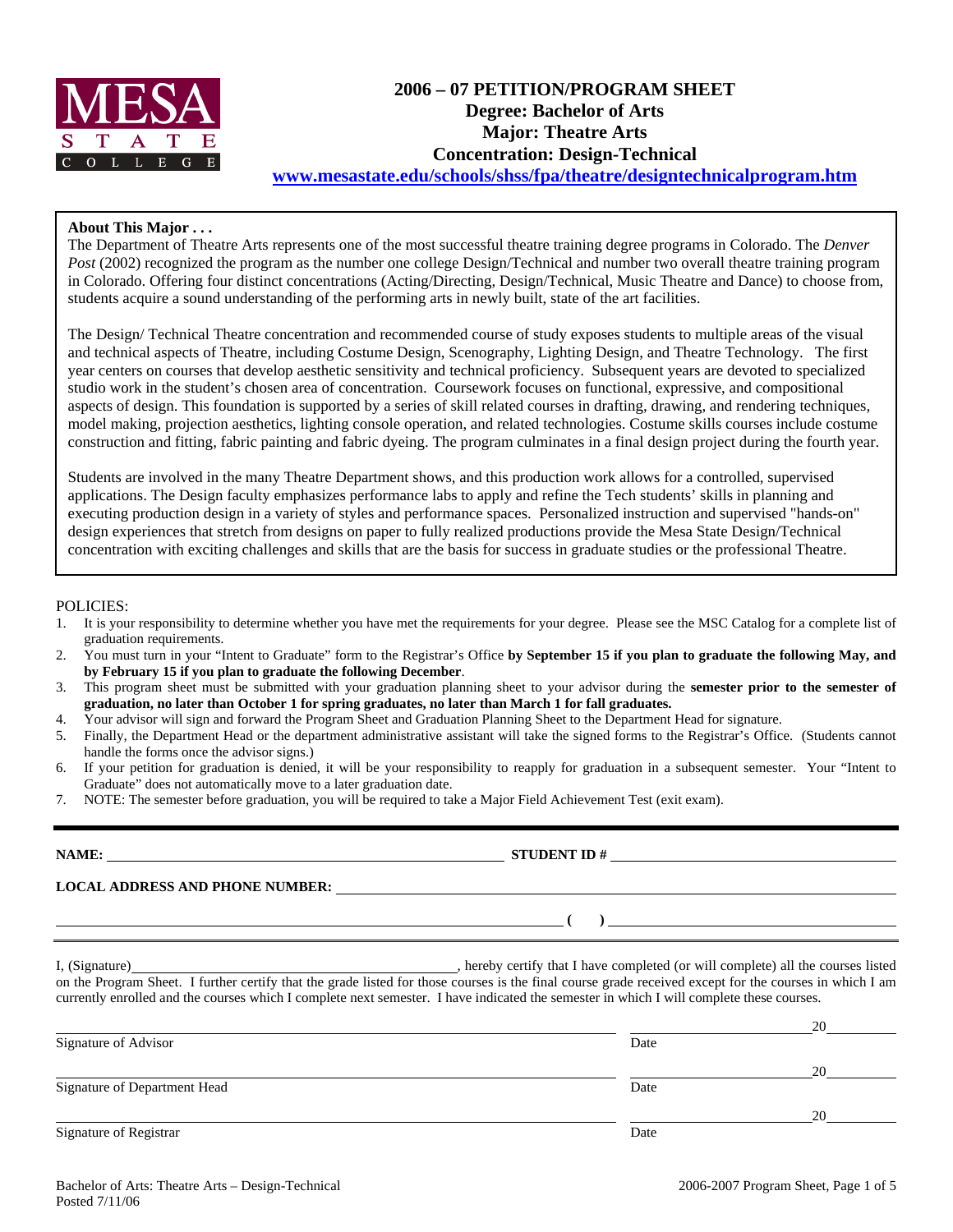- Must earn 120 semester hours and meet the academic residency requirements to earn a baccalaureate degree at Mesa State College.
- Must earn a minimum of 40 semester hours in upper division courses (i.e., 300-level and 400-level courses).
- A cumulative grade point average of 2.0 or higher must be maintained for all courses taken and for all courses in the major.
- When filling out this program sheet a course can only be used once, i.e., no double counting is allowed between categories.
- Excess KINA/HPWE courses beyond the two required and pre-collegiate courses (usually numbered below 100) cannot be used for graduation. • All degree requirements must be completed as described. Any exceptions or substitutions must be recommended in advance by the faculty advisor and approved by the Department Head.
- It is recommended that students work closely with a faculty advisor when selecting courses and scheduling classes prior to registration.
- Students are required to participate in exit examinations or other programs deemed necessary to comply with the college accountability requirement.

General Education Requirements (Minimum of 33 semester hours) See the M.S.C. catalog for the list of courses that meet the general education categories.

| Trns/Subs<br>Credit<br>Course<br>No.<br>Grade<br>Term<br>Year<br>English: ENGL 111 and 112 (6 semester hours, must receive a grade<br>of "C" or higher, must be completed by the time the student has 60<br>semester hours.)<br>*ENGL<br>*ENGL<br>*ENGL 129, Honors English, may be substituted for ENGL 111 and ENGL<br>112. Must earn a grade of "C" or better. May need to take additional electives. | Trns/Subs<br>Credit<br>Term<br>Course<br>No.<br>Grade<br>Year<br><b>Social and Behavioral Sciences: (6 Semester Hours)</b><br><b>Fine Arts:</b> (3 semester hours)                                                                                                                                                                                             |
|----------------------------------------------------------------------------------------------------------------------------------------------------------------------------------------------------------------------------------------------------------------------------------------------------------------------------------------------------------------------------------------------------------|----------------------------------------------------------------------------------------------------------------------------------------------------------------------------------------------------------------------------------------------------------------------------------------------------------------------------------------------------------------|
| Math: MATH 110 or higher (3 semester hours, must receive a grade<br>of "C" or better, must be completed by the time the student has 60<br>semester hours.)<br><b>MATH</b>                                                                                                                                                                                                                                | Natural Sciences: (6 semester hours)<br>(At least one course must include a lab)                                                                                                                                                                                                                                                                               |
| Humanities: (6 semester hours)                                                                                                                                                                                                                                                                                                                                                                           | <b>Applied Studies:</b> (3 semester hours)                                                                                                                                                                                                                                                                                                                     |
| Other Requirements (9 semester hours)                                                                                                                                                                                                                                                                                                                                                                    |                                                                                                                                                                                                                                                                                                                                                                |
| Kinesiology: (3 Semester Hours)<br>Trns/Subs<br>Course<br>No.<br>Credit<br>Grade<br>Term<br>Year<br><b>KINE/HPWA</b><br>100<br>$\Box$ 1<br>KINA/HPWE/DANC<br>KINA/HPWE/DANC<br>1<br>See the M.S.C. catalog for the list of approved KINA/HPWE/Selected DANC courses.                                                                                                                                     | <b>Bachelor of Arts Degree Distinction:</b> (6 semester hours)<br>(Two consecutive classes in the same foreign language.)<br>Course<br>Credit<br>Grade<br>Term<br>Year<br>No.<br>Trns/Subs<br>FLA<br>$\overline{\mathbf{3}}$<br>3<br>FLA<br>(FLAS 114 & $\overline{115}$ will <b>NOT</b> fulfill this requirement.) (Must receive a grade of "C" or<br>above.) |
| Theatre Arts - Design/Technical Major Requirements (56 semester hours)                                                                                                                                                                                                                                                                                                                                   |                                                                                                                                                                                                                                                                                                                                                                |
| <b>Theatre Core</b> (12 semester hours)<br>Trns/Subs<br>Course<br>No.<br>Credit<br>Grade<br>Year<br>Term<br>322<br>$\overline{\phantom{a}3}$<br><b>THEA</b><br>$\overline{\mathbf{3}}$<br><b>THEA</b><br>401<br>Select 3 semester hours from THEA 445 or 446<br><b>THEA</b><br>3 <sup>7</sup>                                                                                                            | Credit<br>Grade<br>Trns/Subs<br>Course<br>No.<br>Term<br>Year<br>Select 3 sem hrs from THEA 119, THEA 120, THEA 219, THEA 220<br>or THEA 147, THEA 148, THEA 247, THEA 248,<br>or DANP 157, DANP 257, DANP 357:<br>$\mathbf{1}$<br>$\frac{1}{2}$ and $\frac{1}{2}$ and $\frac{1}{2}$<br>$\mathbf{1}$                                                           |
| Continued on page 3                                                                                                                                                                                                                                                                                                                                                                                      |                                                                                                                                                                                                                                                                                                                                                                |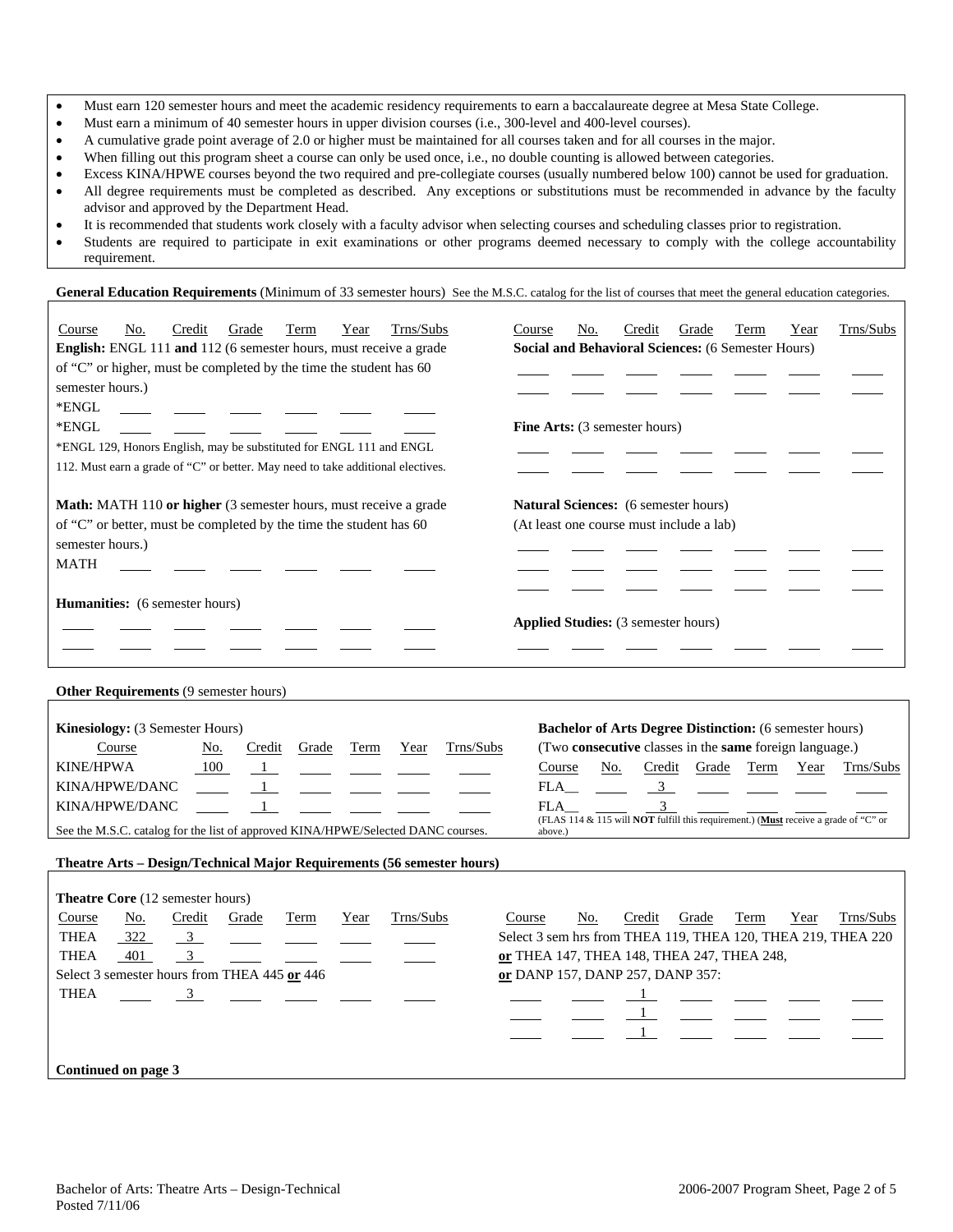| <b>Design Technical Concentration</b> (39 Semester Hours Design/Technical, 5 Semester Hours support) |     |                                              |       |      |      |           |                                                             |     |                         |       |      |      |           |
|------------------------------------------------------------------------------------------------------|-----|----------------------------------------------|-------|------|------|-----------|-------------------------------------------------------------|-----|-------------------------|-------|------|------|-----------|
| Course                                                                                               | No. | Credit                                       | Grade | Term | Year | Trns/Subs | Course                                                      | No. | Credit                  | Grade | Term | Year | Trns/Subs |
|                                                                                                      |     | Select 1 semester hour from THEA 117 or 118: |       |      |      |           | THEA                                                        | 417 |                         |       |      |      |           |
| <b>THEA</b>                                                                                          |     |                                              |       |      |      |           | <b>THEA</b>                                                 | 418 |                         |       |      |      |           |
| <b>THEA</b>                                                                                          | 142 | $\overline{\phantom{0}3}$                    |       |      |      |           | <b>THEA</b>                                                 | 451 |                         |       |      |      |           |
| <b>THEA</b>                                                                                          | 143 | $\overline{\mathbf{3}}$                      |       |      |      |           | Select 6 semester hours from THEA 243, 244, or 260:         |     |                         |       |      |      |           |
| <b>THEA</b>                                                                                          | 151 | $\frac{3}{2}$                                |       |      |      |           | <b>THEA</b>                                                 |     | $\overline{\mathbf{3}}$ |       |      |      |           |
|                                                                                                      |     | Select 1 semester hour from THEA 217 or 218: |       |      |      |           | <b>THEA</b>                                                 |     |                         |       |      |      |           |
| <b>THEA</b>                                                                                          |     |                                              |       |      |      |           | Select 6 semester hours from THEA 343, 344, or 360:         |     |                         |       |      |      |           |
| <b>THEA</b>                                                                                          | 317 |                                              |       |      |      |           | <b>THEA</b>                                                 |     | $\overline{3}$          |       |      |      |           |
| <b>THEA</b>                                                                                          | 318 |                                              |       |      |      |           | <b>THEA</b>                                                 |     |                         |       |      |      |           |
| <b>THEA</b>                                                                                          | 331 | $\overline{\mathbf{3}}$                      |       |      |      |           | <b>Support:</b> (5 semester hours) See page 4 for selection |     |                         |       |      |      |           |
| <b>THEA</b>                                                                                          | 332 | $\frac{3}{2}$                                |       |      |      |           |                                                             |     |                         |       |      |      |           |
| <b>THEA</b>                                                                                          | 380 | $\overline{3}$                               |       |      |      |           |                                                             |     |                         |       |      |      |           |
|                                                                                                      |     |                                              |       |      |      |           |                                                             |     |                         |       |      |      |           |
|                                                                                                      |     |                                              |       |      |      |           |                                                             |     |                         |       |      |      |           |

#### **Production Requirements**

*Each design/tech student will crew two mainstage productions a year (fall/spring semesters) and audition for one mainstage production a year and if cast, appear in the production.* 

Freshman \_\_ \_\_ \_\_ \_\_ Sophomore \_\_ \_\_ \_\_ \_\_ Junior \_\_ \_\_ \_\_ \_\_ Senior \_

**Electives** (All college level courses appearing on your final transcript, **not listed above** that will bring your total semester hours to 120 hours. Excludes KINA/HPWE activity courses.) (22 semester hours; additional upper division hours may be needed.)

| Course | <u>No.</u> |  |  | Credit Grade Term Year Trns/Subs | Course |  |  | No. Credit Grade Term Year Trns/Subs |
|--------|------------|--|--|----------------------------------|--------|--|--|--------------------------------------|
|        |            |  |  |                                  |        |  |  |                                      |
|        |            |  |  |                                  |        |  |  |                                      |
|        |            |  |  |                                  |        |  |  |                                      |
|        |            |  |  |                                  |        |  |  |                                      |
|        |            |  |  |                                  |        |  |  |                                      |
|        |            |  |  |                                  |        |  |  |                                      |

#### **GRADUATION INFORMATION**

See the "Undergraduate Graduation Requirements" in the Mesa State College catalog for additional graduation information.

**GENERAL EDUCATION REQUIREMENTS** (Minimum of 33 Semester Hours) See current Mesa State College catalog for list of courses that fulfill the requirements below. If one (or more) of the selections below is required in your major, you must use it to fulfill the major requirement and **make a different selection to meet the general education requirement. The courses may not be used to fulfill both requirements.**

**English – 6** Semester Hours (Must be **completed** before student has 60 semester hours. Must receive grade of "C" or above.) ENGL 111 **and** ENGL 112 **or** ENGL 129 *(by permission)*

**Mathematics – 3** Semester Hours chosen from: MATH 110 **or higher**

(Must be **completed** before student has 60 semester hours. Must receive grade of "C" or above.)

**Humanities – 6** semester hours

**Social and Behavioral Sciences – 6** semester hours

**Fine Arts – 3** semester hours

**Natural Sciences – 6** semester hours (At least one course must include a lab.)

**Applied Studies – 3** semester hours

#### **OTHER REQUIREMENTS** (9 Semester Hours)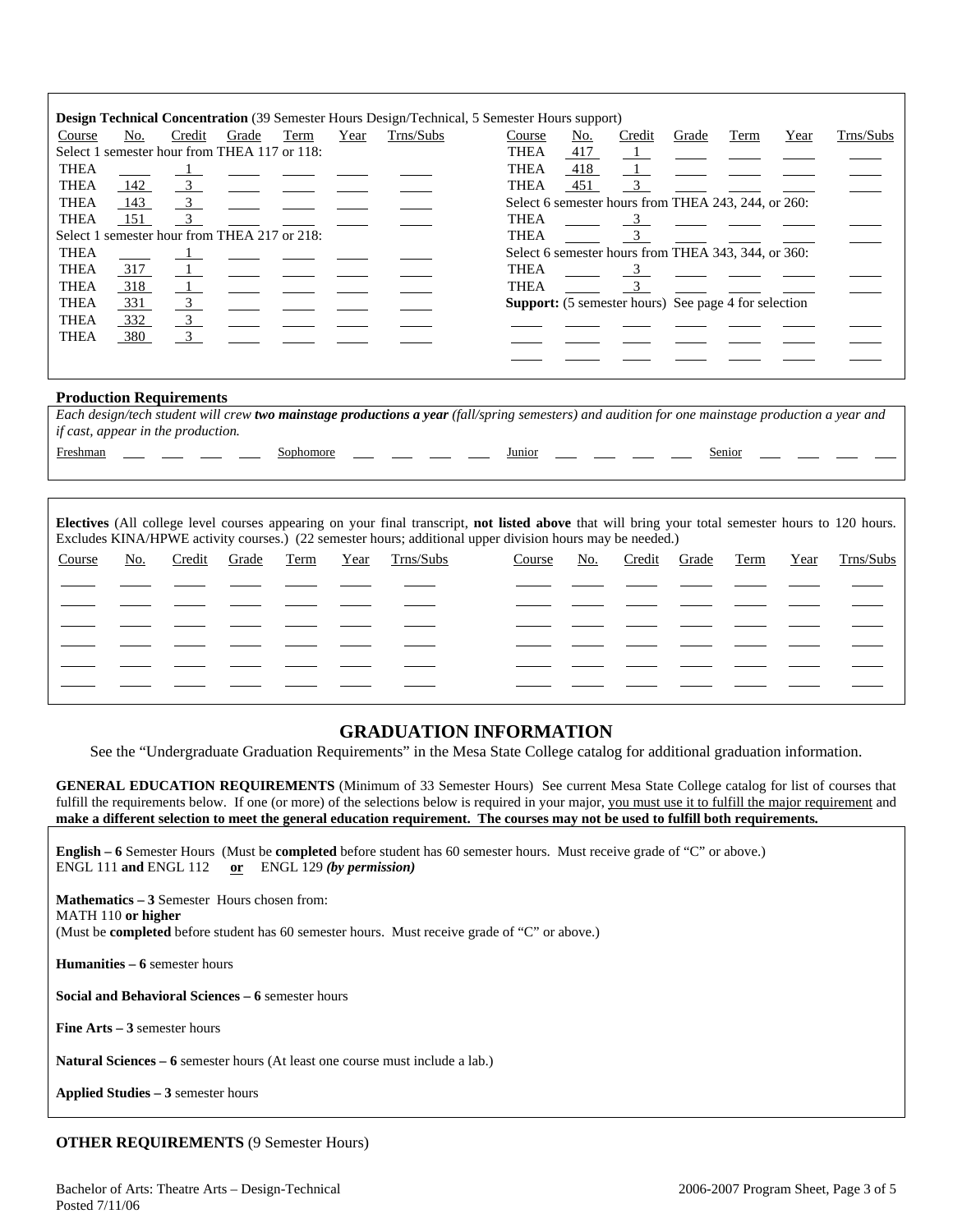**Kinesiology – 3** Semester Hours Each student must take KINE/HPWA 100 together with two KINA/HPWE/Selected DANC courses. See current catalog for listing.

## **Degree Distinction – 6** Semester Hours

Select from one of the following sequences:

FLAF 111 *followed by* FLAF 112 **or** FLAG 111 *followed by* FLAG 112

 Or FLAS 111 *followed by* FLAS 112 **or** Two **consecutive** classes in the **same** foreign language. \*(FLAS 114 & 115 will **NOT** fulfill this requirement. **Must** receive a grade of "C" or above in **both** classes.)

# **Theatre Arts – Design Technical**(56 Semester Hours)

| <b>Theatre Core (12 Semester Hours)</b>                            | <b>Design Technical Support Courses (5 semester hours)</b> |
|--------------------------------------------------------------------|------------------------------------------------------------|
| THEA 322 Stage Management                                          | Chosen from:                                               |
| THEA 401 Performing Arts Management                                | ARTE 101 Two-Dimensional Design                            |
| Three Semester Hours chosen from:                                  | ARTE 102 Three-Dimensional Design                          |
| THEA 445 Senior Tech/Design Capstone or                            | <b>ARTE 151 Basic Drawing</b>                              |
| THEA 446 Senior Tech/Design Capstone                               | ARTE 251 Figure Drawing                                    |
| Three Semester Hours chosen from:                                  | CSCI 120 Technical Software                                |
| THEA 119, 120, 219, 220 Technical Performance or                   | DANP 157-457 Repertory Dance                               |
| THEA 147, 148, 247, 248 Drama Performance or                       | THEA 114-414 Summer Theatre                                |
| DANP 157, 257, 357 Repertory Dance                                 | THEA 117-417 Play Production                               |
|                                                                    | THEA 118-418 Play Production                               |
| <b>Design Technical Concentration (39 Semester Hours)</b>          | THEA 119-419 Technical Performance                         |
| THEA 117 or 118 Play Production                                    | THEA 120-420 Technical Performance                         |
| THEA 142 Make-Up                                                   | THEA 128-428 Theatre Forums                                |
| THEA 143 Costuming                                                 | THEA 129-429 Theatre Forums                                |
| THEA 151 Acting I: Beginning Acting                                | THEA 130 Script Analysis                                   |
| THEA 217 or 218 Play Production                                    | THEA 141 Theatre Appreciation                              |
| THEA 317 Play Production                                           | THEA 145 Introduction to Dramatic Literature               |
| THEA 318 Play Production                                           | THEA 147-447 Drama Performance                             |
| THEA 331 Theatre History I: 400 B.C. to 1642                       | THEA 148-448 Drama Performance                             |
| THEA 332 Theatre History II: From 1642 to the Present              | THEA 152 Acting II: Stage Movement                         |
| THEA 380 Playwriting I                                             | THEA 196-496 Topics                                        |
| THEA 417 Play Production                                           | THEA 213 Creative Play Activities - Drama                  |
| THEA 418 Play Production                                           | THEA 243 Theatre Practice: Scene Construction              |
| THEA 451 Directing I                                               | THEA 244 Theatre Practice: Beginning Lighting              |
| Select 6 semester hours from:                                      | THEA 251 Acting III: The Meisner Approach                  |
| THEA 243 Theatre Practice: Scene Construction, Painting and Design | THEA 260 Costume Construction I                            |
| THEA 244 Theatre Practice: Beginning Lighting                      | THEA 341 Musical Theatre History and Literature            |
| THEA 260 Costume Construction I                                    | THEA 343 Scene Design                                      |
| Select 6 semester hours from:                                      | THEA 344 Advanced Stage Lighting                           |
| THEA 343 Scene Design                                              | THEA 345 World Drama                                       |
| THEA 344 Advanced Stage Lighting                                   | THEA 352 Acting V: Styles in Acting                        |
| THEA 360 Costume Construction II                                   | THEA 360 Costume Construction II                           |
|                                                                    | THEA 376 World's Greatest Films                            |
|                                                                    | THEA 395-495 Independent Study                             |
|                                                                    | THEA 411 American Drama                                    |
|                                                                    | THEA 412 Contemporary Drama                                |
|                                                                    | THEA 452 Directing II: Acting/Directing Capstone           |
|                                                                    | THEA 456 Acting VI: Acting for the Camera                  |
|                                                                    | THEA 457 Acting VII: Auditions                             |
|                                                                    | THEA 458 Acting VIII: Elizabethan Acting Techniques        |
|                                                                    | THEA 499 Internship                                        |
|                                                                    |                                                            |

**General Electives:** 22 Semester Hours; additional upper division hours may be needed.

Students are required to participate in exit examinations or other programs deemed necessary to comply with the college accountability requirement. All degree requirements must be completed as described above. Any exceptions or substitutions must be recommended in advance by the faculty advisor and approved by the Department Head.